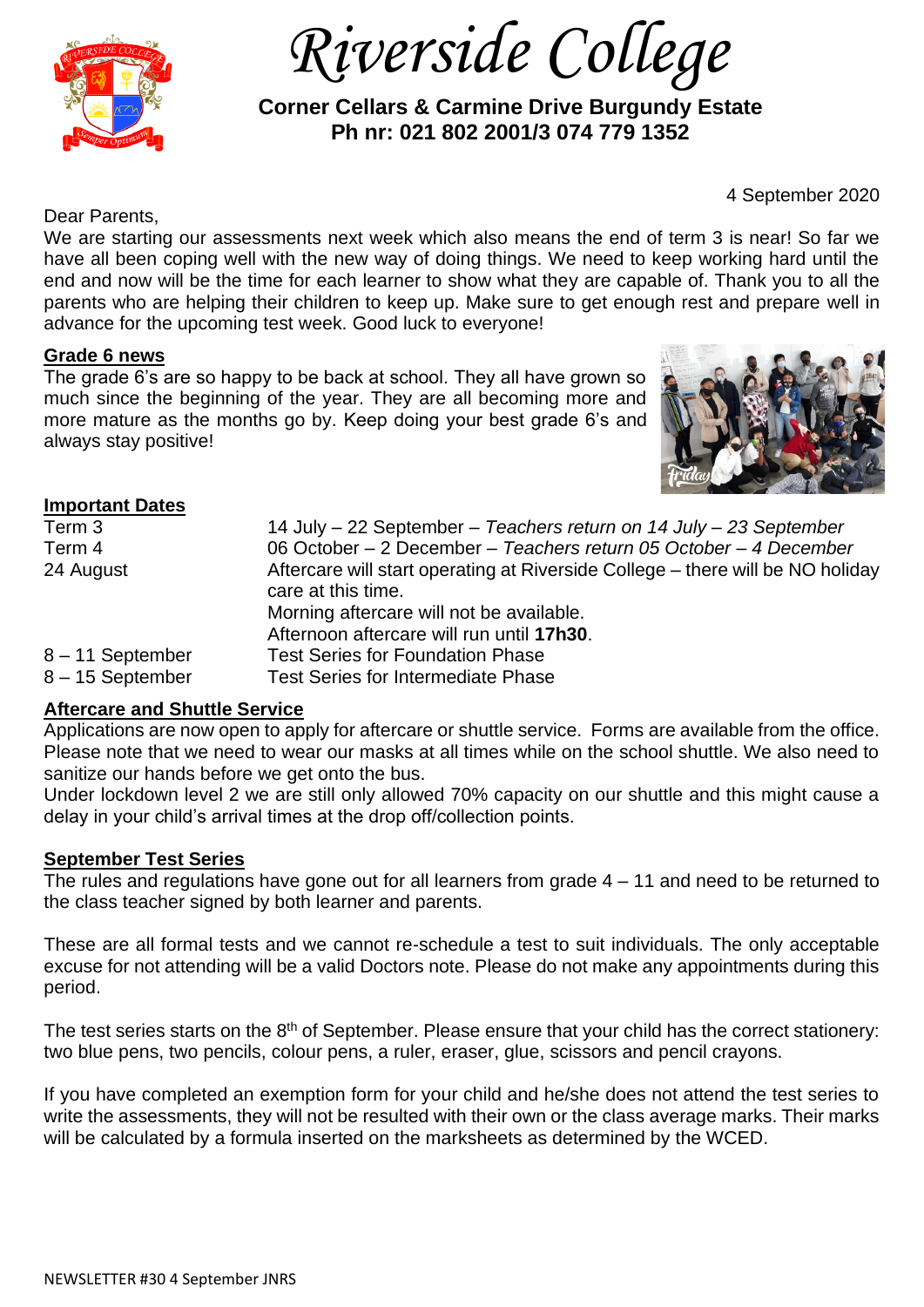### **Tuck-shop**

Toasted sandwiches will be served in the tuck-shop and we ask that children please place their orders with Tina before school.

#### **Stationery and Books**

Kindly ensure that your child has all the correct stationery and writing books for the days ahead. Please make sure that the books are also covered in plastic.

### **STARS OF THE WEEK**

|         | Grade 00/000 Mila Simpson |
|---------|---------------------------|
| Grade R | Danielle Pillay           |
| Grade 1 | Mila Anthony              |
| Grade 2 | <b>Thabo Dlodlo</b>       |

Grade 3 Yohann Esso and Cecile Dongmo Grade 4 Sarah Hart Grade 5 Faith Byrne Grade 6 Jaden du Preez



# **Happy Birthday!** A very Happy Birthday to the following learners who celebrate their birthdays this week 1 September Kim Mthethwa **Grade 000** 3 September Atang and Kopano Mosoma Grade R 3 September Kendra Rainier Grade 3

# **Fun Friday**

Last week the learners had to dress up as if they are meeting the president. Some learners looked real sharp all dressed up in their smart clothing!







#### **Times and Afternoon Collection**

**31 August: School times go back to normal with no extra-murals and no sport Grade 000-R 08h15 – 13h00**

| Gr 1+2    | <b>Monday to Thursday</b> | $08h15 - 13h45$ |
|-----------|---------------------------|-----------------|
|           | <b>Friday</b>             | $08h15 - 13h15$ |
| Grade 3-6 | <b>Monday to Thursday</b> | 08h00 - 14h40   |
|           | Friday                    | 08h00 - 13h20   |

Please ensure that you drop your child to school timeously in the mornings and collect your child timeously in the afternoons. Thank you to the parents for your patience. There is a process to be followed and it takes time to enter and release a child.